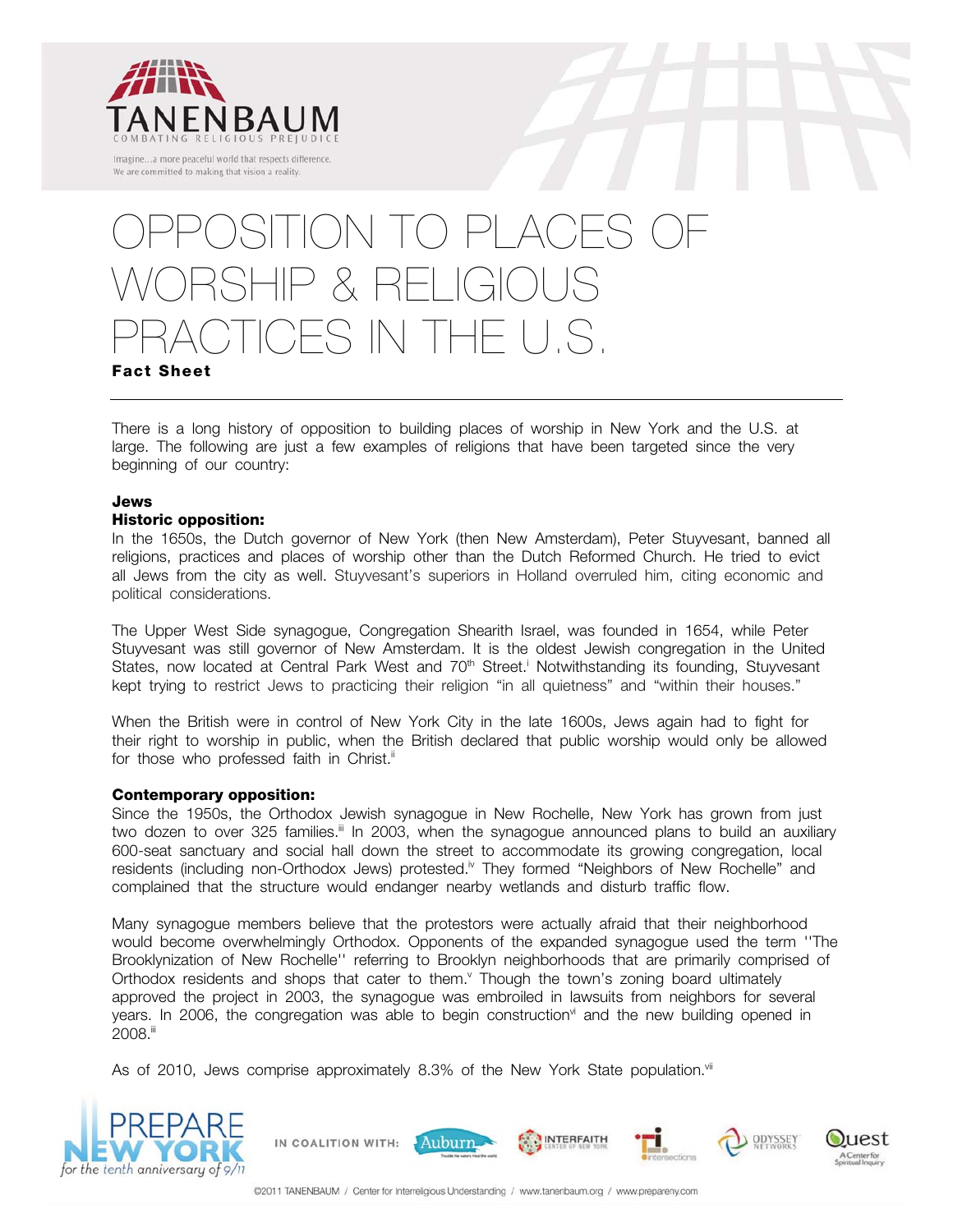## **Quakers**

Peter Stuyvesant also prohibited Quakers from meeting during his tenure in New Amsterdam during the 1650s. The Quakers responded with an appeal to Stuyvesant for the right to freely practice their beliefs. They submitted a petition now known as the Flushing Remonstrance, which was the first document to explicitly set forth a justification for the right to religious freedom in the colonies. Although scholars have not determined whether the Flushing Remonstrance directly influenced the authors of the Bill of Rights, it served as a precursor to the First Amendment. The Flushing Remonstrance, signed by non-Quakers, also took a stand on behalf of Jews who had been persecuted for building their synagogues. Though the Flushing Remonstrance did not immediately achieve its goal, greater freedom to practice different traditions did occur in the years that followed.<sup>viii</sup>

As of 2000, Quakers comprise approximately 0.02% of the New York State population.<sup>ix</sup>

## **Catholics**

Although many British colonists were fleeing religious persecution by the Church of England, they did not all practice religious tolerance toward others, after they settled in the U.S. For example, anti-Catholic sentiments were rampant in the thirteen colonies. Many colonial charters barred Roman Catholics from having any political power. In the 1640s, the Colony of Virginia and the Massachusetts Bay Colony legally prohibited Catholic settlers. Because of such opposition, it took more than 150 years after the first Catholics arrived in the colonies for St. Peter's Catholic Church in New York City to be built.<sup>viii</sup>

As of 2008, Catholics comprise approximately 37.1% of the New York State population.<sup>x</sup>

#### **Hindus**

In Chino Hills, California in 2004, there was widespread opposition to proposals for building a very large Hindu temple and cultural center, called the Bochasanwasi Shree Akshar Purushottam Swaminarayan Sanstha (BAPS Hindu Temple), to serve the large Indian Hindu population in southern California. A 2004 Los Angeles Times article reported that one opponent concluded that the cultural center "would turn Chino Hills into a 'Third World city' and a haven for terrorists. One petition to stop the project argued that the temple would play a role in 'changing the city's demographics forever."xi

BAPS is currently in the process of being built with parts of the complex open for use. $x$ <sup>ii</sup>

As of 2001, Hindus comprise approximately 0.4% of the U.S. population.<sup>xiii</sup>

#### **Wiccans**

In Oregon Township, Michigan in 2004, residents asked the Township Board to shut down "the devil worshippers," a group of Wiccans who were using a house in the neighborhood to practice their faith and advertising it as "The Temple of the Oak."xiv The Township Board found that the residents of the house had violated one ordinance: their sign advertising the temple was too big. $x^2$ 

Wiccans of the Ozark Avalon Church of Nature in Missouri made a reservation at the Hannibal Inn in 2005 to celebrate Imbolc, a Wiccan holiday that celebrates the cross-quarter day between the Winter Solstice and Spring Equinox. After local ministers complained, the hotel cancelled the Church's reservation for fear of boycotts and protests. After the incident, the ACLU released a statement saying Ozark Avalon had a potential religious discrimination case, but there is no reliable information on whether or not they ultimately filed suit.<sup>xvi</sup>

There is no reliable data on the number of Wiccan adherents in the U.S.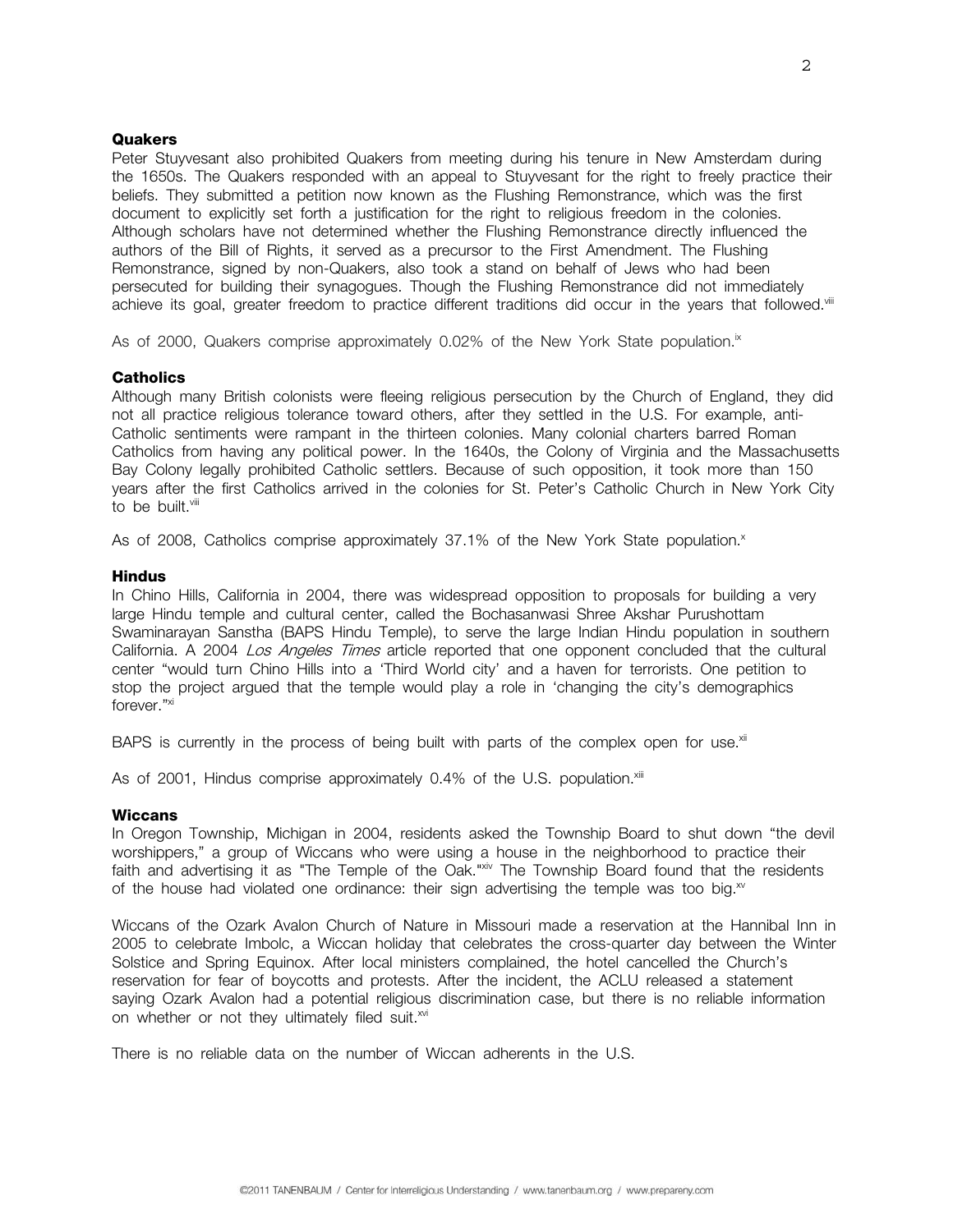## **Amish**

In 2009, 11 Amish families in Morristown, New York filed a religious discrimination suit in federal court after ten local lawsuits were brought against members of their community for building traditional style homes without building permits. In 2006, the town had changed its building codes to require that all structures "keep pace with advances in technology in fire protection and building construction." But the Amish in Morristown, of the very traditional Old Order Swartzentruber sect, said that requirements such as fire detectors and building inspections violate their religious beliefs. After a Morristown judge held that "their religion gave them no special standing to avoid compliance with local building codes," the Amish filed their religious discrimination suit.

The religious discrimination complaint in the federal court set forth that the Morristown Code Enforcement Officer, who was appointed in 2006, had not only issued code violations to members of the Amish community, but sometimes did so on off-hours after making unannounced visits to their homes. The complaint further alleged that the Enforcement Officer "posted messages at an anti-Amish website."<sup>xvii</sup> As of May 2011, the suit was not settled.

As of 2010, the Amish comprise approximately 0.06% of the New York State population.<sup>xviii</sup>

## **Sikhs**

For years, the Sikh congregation at Austin, Texas' only gurdwara practiced in a manufactured home. In 2005, Austin Gurdwara Sahib (AGS) had received all the permits required to build a more contemporary building on its property, when a neighborhood couple filed a lawsuit to halt construction. They complained that the gurdwara would be an eyesore, cause traffic and lower their property values; however some of their grievances and language (such as "eyesore" and "terrorizing the neighborhood") have been interpreted as anti-Sikh.<sup>xix</sup> The couple lost their suit and the gurdwara was completed, but they appealed the ruling. In July 2010, the Appellate Court reversed the lower court's decision and ordered the gurdwara to be torn down. AGS is currently appealing this decision.<sup>xx</sup>

In 2006, after the Guru Nanak Sikh Society in California was repeatedly denied a permit to build a gurdwara after trying to do so in several different locations, the U.S. Court of Appeals for the Ninth Circuit ruled that the County of Sutter had "imposed a substantial burden on Guru Nanak's religious exercise" that was in violation of the Religious Land Use and Institutionalized Persons Act (RLUIPA).<sup>xxi</sup>

As of 2005, Sikhs comprise approximately 0.2% of the U.S. population.<sup>xxii</sup>

#### **Muslims**

#### **New York, New York**

In the spring 2010, a proposal to build a Muslim community center that would include a mosque on its premises was approved to be built two blocks from Ground Zero in lower Manhattan. The project was then called Cordoba House; today, the community center (but not the mosque portion of the project) is known as Park51. The location was chosen because local mosques in the area were overflowing, with a vision to create a community center for all members of the community, similar to the YMCA and Jewish Community Center models. In August 2010, widespread and internationally publicized protests and counter-protests took place in lower Manhattan and across the U.S. around the proposed community center. Much of the controversy focused on its proximity to Ground Zero. As of June 2011, the Park51 project is moving forward. It will not house a mosque. A separate nonprofit entity at the same location called PrayerSpace, with a separate entrance, will be a Muslim prayer space. The Park51 community center plans include an interfaith space, while PrayerSpace is planned to be for Muslim prayer services and religious programming. For more information, please see Prepare New York's Fact Sheets on Park51.

As of 2000, Muslims comprise approximately 1.6% of the New York metropolitan area population.xxili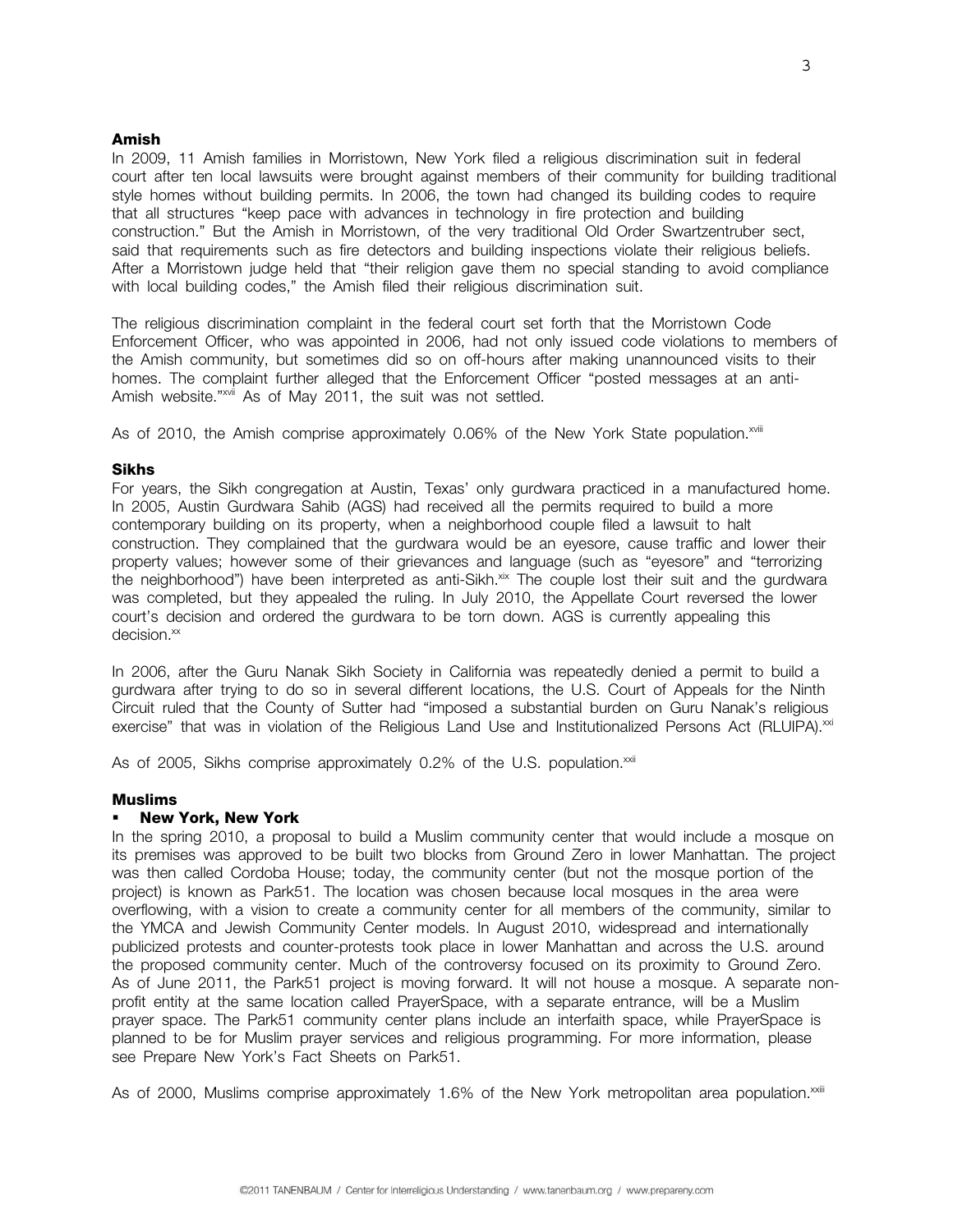## **Murfreesboro, Tennessee**

Plans to expand an existing Islamic Center in Murfreesboro resulted in several protests. The Center has existed in the area for almost 30 years, and has outgrown its current space. Opponents maintain that the new center will be a front for terrorism. In late August, 2010, during the month of Ramadan, trespassers broke into the site and set fire to construction equipment.<sup>xxiv</sup> Kevin Fisher, Lisa Moore and Henry Golczynski filed a lawsuit to prevent the Center from winning any more building permits and lost.<sup>xxv</sup> In April 2011, they re-filed the suit with an additional 14 plaintiffs.<sup>xxvi</sup> The beginning phases of construction are underway.<sup>xxvii</sup>

As of 2010, there are approximately 250 Muslim families in Rutherford County, Tennessee, xxviii representing about  $0.5\%$  of all families in the area.<sup> $x$ ix</sup>

#### **Temecula, California**

The Islamic Center of Temecula Valley aimed to replace the industrial building where congregants currently pray with a four-acre center. Opponents, including Tea Party members, protested at the current mosque during Friday prayers and brought dogs, an act that offended many Muslims. Organizers encouraged protestors to "bring your Bibles, flags, signs, dogs and singing voice"xxx to protest a "worldwide political movement meant to dominate the world."xxxi The Temecula City Council approved construction of the Islamic Center in early 2011.<sup>xxxii</sup>

As of 2000, Muslims comprise approximately 0.8% of the population of California.<sup>xxxiii</sup>

#### **Wilson, Wisconsin**

The first mosque in Sheboygan County was opened in May 2010 by a doctor. At a community meeting, opponents were quoted as saying: "I know they'll say there's the violent or jihad Muslims and there's the peaceful Muslims, [but] to me it doesn't make a difference because their goal is to wipe out Christianity around the world." "The basis of this community is on Christ and Christ alone ... Do we really want this in our backyard?" "If they're against Christianity, I don't want them coming after my kids." "Lest we forget, we had some troops at Fort Hood just recently who were massacred by a doctor. He was a jihad idealist."

Shortly after it opened in a former health food store, the mosque was vandalized when a rock was thrown through a window. On August 19, 2010, a *Time* magazine article discussed this situation and its impact.<sup>xxxiv</sup>

As of 2000, Muslims comprise approximately 0.15% of the population of Wisconsin.<sup>xxxv</sup>

#### **Additional Resource**

i<br>L

An interactive map from the PEW Forum, last updated in August 2011, shows 37 proposed mosques and Islamic centers that have faced opposition from community members in the prior two years.

<sup>&</sup>lt;sup>i</sup> "The Jews of New York," Jewish Buffalo on the Web <http://jbuff.com/c010104.htm>.

<sup>&</sup>lt;sup>ii</sup> "Dutch New York," A Nation of Immigrants Curriculum: Grade 11, The City University of New York <http://www1.cuny.edu/portal\_ur/content/immigrants\_curriculum/11\_pdfs/Dutch\_New\_York%20\_Grade11th.p df>.

iii Young Israel of New Rochelle <http://www.yinr.org/>.

<sup>&</sup>lt;sup>iv</sup> Uriel Heilman, "New Shul or Bust," The Jerusalem Post, 15 April 2003

<sup>&</sup>lt;http://www.urielheilman.com/yinr.html>.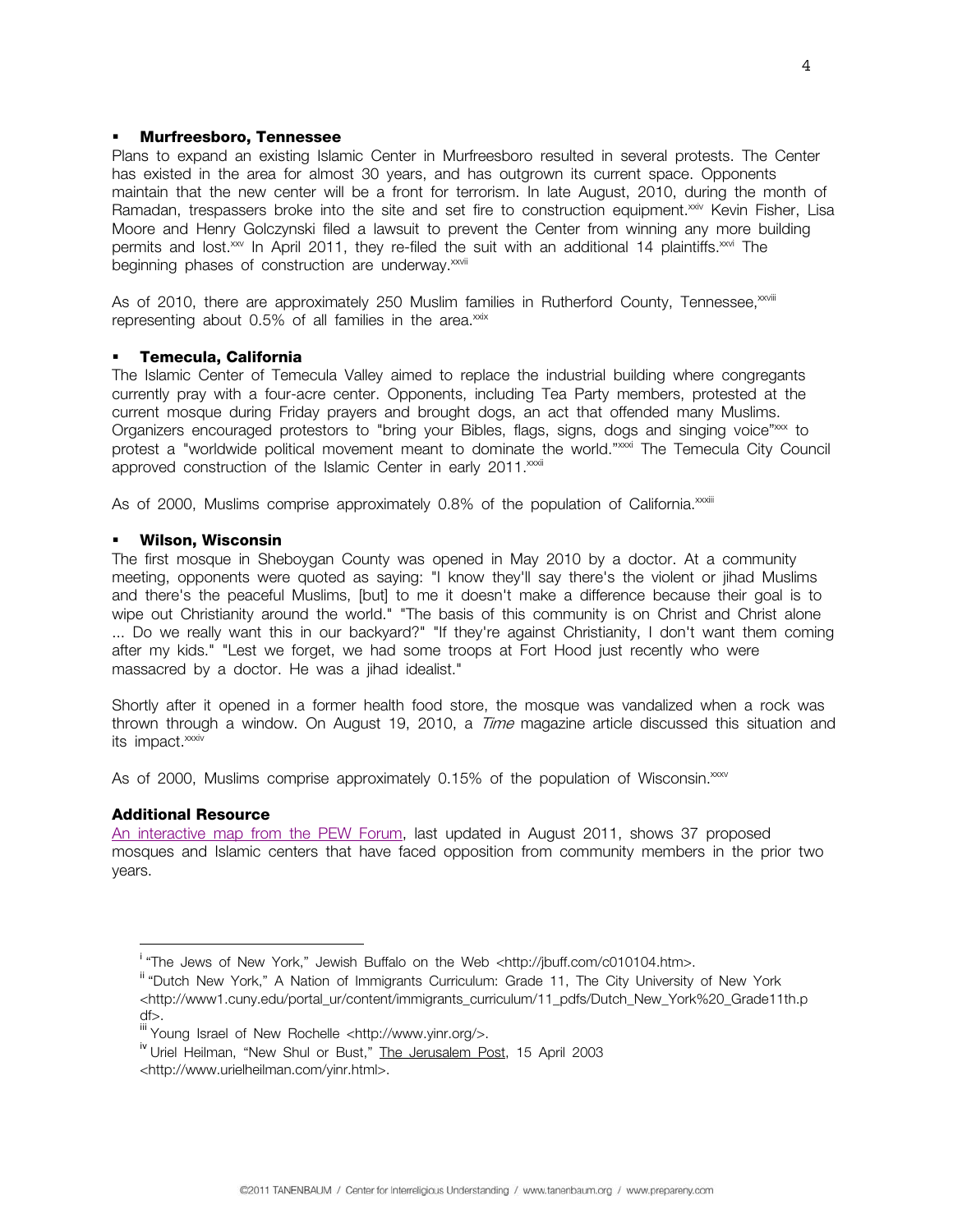<sup>v</sup> Joseph Berger, "As a Synagogue Outgrows Its Space, Its Building Plans Draw Opposition," The New York Times, 17 August 2010 <http://www.nytimes.com/2003/08/17/nyregion/as-a-synagogue-outgrows-its-<br>space-its-building-plans-draw-opposition.html?src=pm>.

vi "New Rochelle – Young Israel to finally start building," The Yeshiva World News, 2 September 2006<br><http://www.theyeshivaworld.com/article.php?p=2668>.

<sup>vii</sup> Arnold Dashefsky and Ira Sheskin, "Jewish Population in the United States, 2010," North American Jewish Data Bank, 2010<br><http://www.jewishdatabank.org/Reports/Jewish\_Population\_in\_the\_United\_States\_2010.pdf>.

vill Tabetha Garman, "Designed for the Good of All: The Flushing Remonstrance and Religious Freedom in America," MA thesis, East Tennessee State University, August 2006<br><http://queensbp.org/remonstrance/documents/GarmanT080506f.pdf>.

ix "State Membership Report: New York," The Association of Religion Data Archives, 2000

<http://www.thearda.com/mapsReports/reports/state/36\_2000.asp>.<br>
x "Background – U.S. Catholic Population by State," United States Conference of Catholic Bishops, 2008<br>
<http://www.usccb.org/comm/archives/2008/08-160.shtml

<sup>xi</sup> Hugo Martin, "Hindu Temple Plans Uncertain" The Los Angeles Times, 4 October 2004 <http://articles.latimes.com/2004/oct/04/local/me-temple4>. xii "The Project," BAPS Shri Swaminarayan Mandir and Cultural Center: Chino Hills, California,

<http://www.bapschinohills.org/index.php?option=com\_content&view=article&id=73&Itemid=66>.<br>xiii "Hinduism," Teaching About Religion, 2006<br><http://www.teachingaboutreligion.org/Backdrop&Context/hinduism.htm>.

xiv "Wiccan 'Temple of the Oak' Under Seige in MI (Oregon)," The Flint Journal, 16 October 2004 <http://pluralism.org/news/view/9139>.

xv "Lapeer County house practices Wicca," ABC12, 21 October 2004

<http://www.occultforum.org/forum/topic?id=25008&p=1>. xvi "Hotel Cancels on Wiccan Celebration," Associated Press, 11 February 2005 <http://pluralism.org/news/view/9866>.

xvii "Amish Sue New York Town for Discrimination Over Building Code Enforcement," FOX News, 6 January 2009 <http://www.foxnews.com/story/0,2933,477110,00.html#ixzz1Mk2lWmFv>.<br><sup>xviii</sup> "Amish Population by State (2010)," Young Center for Anabaptist and Pietist Studies, Elizabethtown

College, 2010 <http://www2.etown.edu/amishstudies/Population\_by\_State\_2010.asp>.<br><sup>xix</sup> Aniu Kaur, "Austin Gurdwara Asks Texas Supreme Court to Stop Its Destruction," Sikh News

Network, 2 March 2011 <http://www.sikhnn.com/headlines/1285/austin-gurdwara-asks-texas-supremecourt-stop-its-destruction>.

xx Save the Austin Gurudwara! <http://savegurudwara.com/>.

<sup>xxi</sup> "Guru Nanak Sikh Society of Yuba City vs County of Sutter; Casey Kroon; Dennis Nelson; Larry Munger; Dan Sivla," United States Court of Appeals for the Ninth Circuit, 1 August 2006

<http://www.justice.gov/crt/spec\_topics/religiousdiscrimination/guru\_nanak\_ruling.pdf>. xxii "2010 Religious Affiliation Survey will Include Sikh Population," Worldwide Faith News, 11 October 2005 <http://www.wfn.org/2005/10/msg00132.html>.

xxiii "Metro Area Membership Report: New York-Northern New Jersey-Long Island, NY-NJ-CT-PA CMSA," The Association of Religion Data Archives, 2000<br><http://www.thearda.com/mapsReports/reports/metro/5602\_2000.asp>.

xxiv Robbie Brown, "Incidents at Mosque in Tennessee Spread Fear," The New York Times, 30 August 2010 <http://www.nytimes.com/2010/08/31/us/31mosque.html>.<br>xxv Bob Smietana, "Murfreesboro mosque opponents file lawsuit," The Tennessean, 18 September 2010

<http://www.tennessean.com/article/20100918/NEWS01/9180323/Murfreesboro-mosque-opponents-filelawsuit>.

xxvi "Judge lets 14 more plaintiffs join Murfreesboro mosque lawsuit," Wate.com, 13 April 2011 <http://www.wate.com/story/14439440/judge-lets-14-more-plaintiffs-join-murfreesboro-mosque-lawsuit>. xxvii "Controversial Tennessee mosque targeted by arsonists gets go-ahead despite 16 months of

protests," The Daily Mail Online, 21 May 2011 <http://www.dailymail.co.uk/news/article-1389529/Tennessee-mosque-gets-ahead.html>.

xxviii "Q and A," Islamic Center of Murfreesboro, 2010 <http://icmtn.org/Forms/QandA.pdf>. xxix "Rutherford County, Tennessee," City-Data.com, 2010 <http://www.city-

data.com/county/Rutherford\_County-TN.html>.